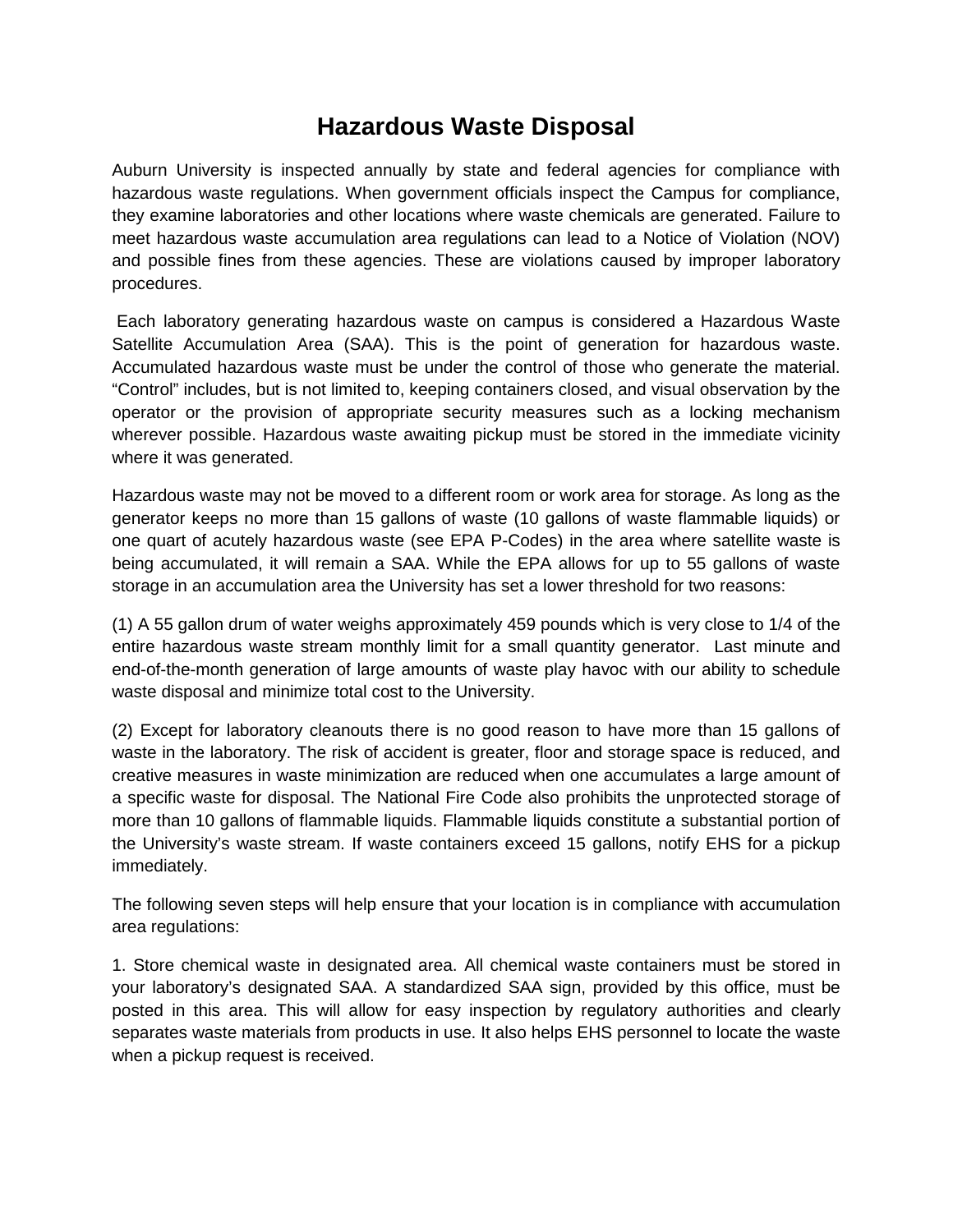2. Keep containers closed. All chemical waste containers must be closed. Keep containers closed. All chemical waste containers must be closed except when actually being used for the addition or removal of wastes. The most common regulatory violations found are funnels left in containers and waste containers left open in fume hoods.

3. Label all containers. You must complete a CHEMATIX™ Waste Card for all containers to be disposed of by this office. Labeling all chemical containers is good laboratory practice and is required under state and federal regulations. Also per regulations, all hazardous waste containers must have the word "waste" in the descriptive label. The CHEMATIX™ Waste Card satisfies this requirement. General labels such as "Waste", "Organic Waste", and "Toxic Waste" are not acceptable.

4. Avoid excessive accumulations of waste. Do not let excessive amounts of chemical waste accumulate at your SAA location. EHS personnel will pick up any amount of waste upon request. Less waste in your laboratory means safer working conditions for you. If you must accumulate a large amount of chemical waste, notify EHS and assist us in arranging a suitable schedule for removal.

5. Inspect your area. Generators must inspect their accumulation areas to make sure that collection containers are clean, closed, properly labeled, segregated, and not leaking.

6. Post a copy of the Chemical Waste Management Guide. Notify all personnel of the location of the Chemical Waste Management Guide and CHEMATIX™ Waste Guide. Hazardous waste may not be moved to a different room or work area for storage.

7. Good housekeeping is the most important thing you can do to improve safety and minimize wastes. It also makes a good impression on inspectors. Do not store or leave chemicals, empty containers or cylinders in the hallways. Clean up all chemical spills immediately or call RMS for assistance.

# **Containers**

Materials that are to be discarded as hazardous waste should be placed in containers of one gallon or less with adequate closures. Corks, stoppers or Para film are not considered adequate closure. Use of containers larger than 5 gallons must be pre-approved by RMS office. EPA requires containers larger than 26 gallons and which are used to store hazardous waste to comply with 40 CFR Subpart CC Air Emission Standards for Containers. Containers greater than 5 gallons may be approved by the Department of Transportation (DOT) for a commercial product but not for a hazardous waste. Often the original container is acceptable; however, more investigation is warranted for each particular waste stream. Contact EHS for a consultation. Containers must be kept closed when not actually pouring waste into or out of the container. Do not leave funnels in containers. The only exception to this rule is for "process wastes", such as HPLC, which run and add waste to the properly labeled container continuously. However, when the process is not running---i.e., at the end of the day---the top must be on the properly labeled container.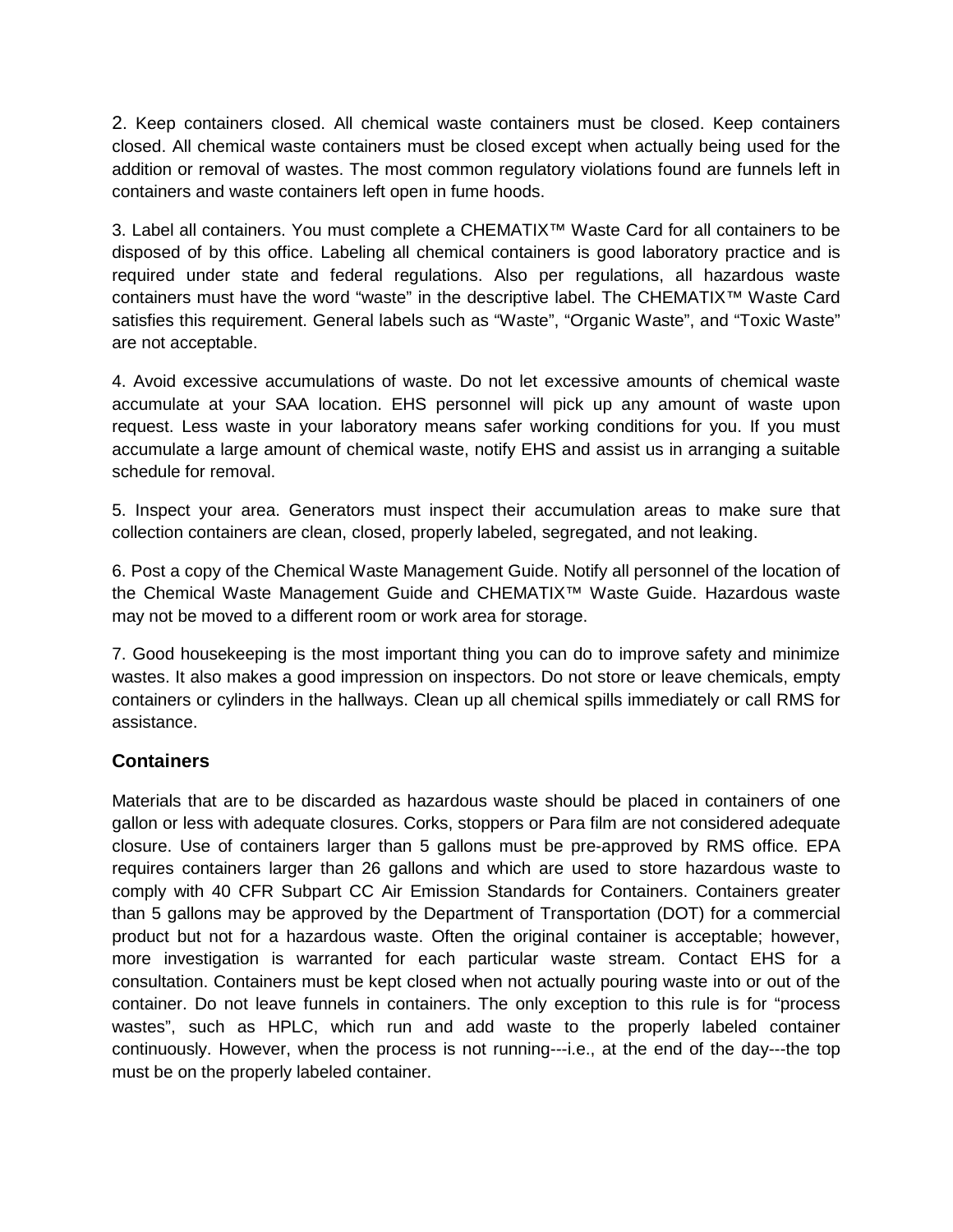# **Container Requirements**

- All containers must be compatible with the specific chemical waste stored in them.
- Keep the outside of container clean and uncontaminated.

• All waste chemical containers must be capped with a tight-fitting, screw-on cap. Corks and stoppers are unacceptable. Please take extra care when matching glass bottles and screw-on caps. There are many similar designs which are not interchangeable.

- Containers that are improperly sealed, cracked or leaking cannot be collected.
- Containers must be kept closed except when being filled.
- Containers must be properly labeled.

• Do not overfill containers. Leave 2 inches of headspace in all containers greater than 1 quart holding liquid waste. Overfilled containers cannot be accepted.

## **Waste Labeling**

CHEMATIX™ Waste Cards have been specially designed to ensure that the University complies with the container labeling regulations established by existing regulations. Only materials with these Waste Cards can be accepted for disposal. The Waste Card should be used with all chemical wastes, including those for recycling. This includes off specification reagents, spent solvents and commingled waste. For recyclables, Waste Cards are to be placed on chemicals that are good quality, in original containers and have the original manufacturer's label, which could be used by someone else on-campus. Containers cannot be picked up until a completed Waste Card is attached.

#### Why Label Waste?

- It ensures safety.
- It prevents waste from being identified as "unknown".
- It meets or exceeds regulatory compliance.
- EHS will not pick up waste that is not properly labeled.

#### **Disposal of Laboratory Glassware**

**Glassware must not be disposed of in normal laboratory trash. Various departments on campus have reported puncture wounds or lacerations when carrying trash bags containing broken glassware!!**

Broken glassware poses a genuine hazard and should be cleaned up immediately. Each Laboratory should have a small brush and dust pan ready for such incidents. Forceps or tape can also be used to pick up smaller pieces of broken glass. Alert all laboratory occupants of the